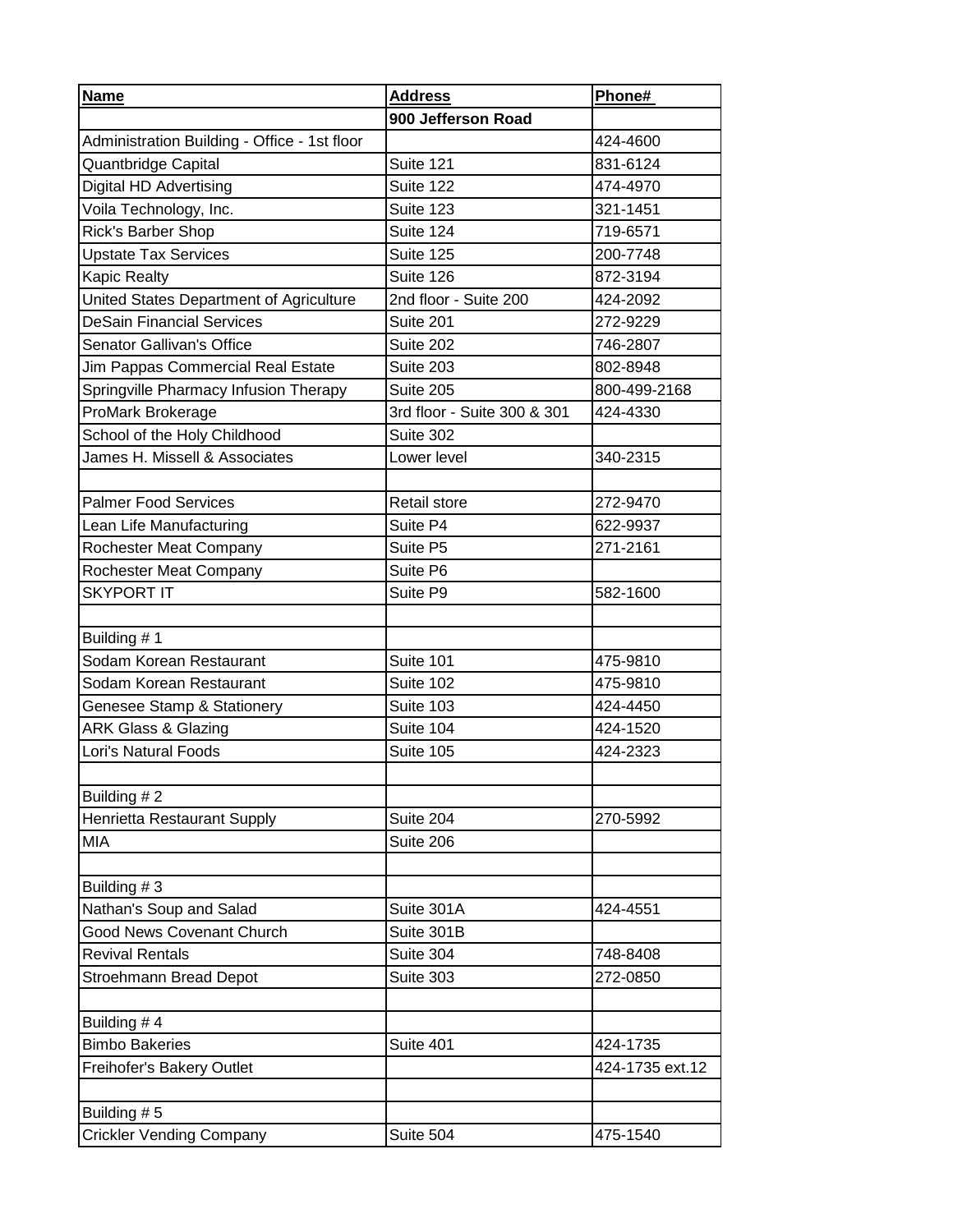| Building #6                             |                   |              |
|-----------------------------------------|-------------------|--------------|
| <b>Niblack Foods</b>                    | Suite 601         | 292-0790     |
| David's Gournet Coffee                  | Suite 602         | 475-1647     |
| <b>Boston's Best Coffee Roasters</b>    |                   |              |
| A-1 Carpet Binding                      | Suite 603         | 427-8290     |
|                                         |                   |              |
| Michael T. Schlenker Produce            | Suite 605         | 424-4010     |
|                                         |                   |              |
| Building #7                             |                   |              |
| <b>Regional Sports Center</b>           | Suite 701         | 743-9378     |
|                                         |                   |              |
| Building #8                             |                   |              |
| <b>Auto Concepts</b>                    | Suite 801         | 272-1625     |
| <b>GM Welding</b>                       | Suite 803         | 424-6918     |
| <b>Plunkett's Fabulous Food</b>         | Suite 804         | 427-2740     |
|                                         |                   |              |
| Building #9                             |                   |              |
| <b>TuAmor Cakery</b>                    | Suite 901         | 730-4068     |
| <b>UnionPlace Coffee Roasters</b>       | Suite 903         | 784-0404     |
| <b>Niblack Foods</b>                    | Suite 904         | 292-0790     |
| Donna Marie's Gluten Free Bakery        | Suite 905         | 254-0706     |
| <b>Blue Toad</b>                        | Suite 906         | 434-4015     |
| Building #11                            |                   |              |
| Lee's Oriental Food Grocery             | <b>Suite 1101</b> | 272-7020     |
| Cavco                                   | <b>Suite 1102</b> | 292-6642     |
| <b>Healthy U Delivers</b>               | <b>Suite 1103</b> | 775-7520     |
| McCullagh Coffee                        | <b>Suite 1104</b> | 292-1906     |
| Kinequip                                | <b>Suite 1105</b> | 716-694-5000 |
| <b>Feck Mailways</b>                    | <b>Suite 1106</b> | 924-4466     |
|                                         |                   |              |
| Building #15                            |                   |              |
| <b>Impact Technologies</b>              | <b>Suite 1501</b> |              |
| <b>Sawyer Business Support Services</b> | <b>Suite 1503</b> | 328-8120     |
| <b>Pristine Auto Detailing</b>          | <b>Suite 1504</b> |              |
| Building #16                            |                   |              |
| S & T Finishing                         | <b>Suite 1601</b> | 943-1488     |
| <b>Galaxy West Pictures</b>             | <b>Suite 1602</b> | 943-8987     |
| Safelite Auto Glass                     | <b>Suite 1604</b> | 292-9950     |
|                                         | <b>Suite 1605</b> | 434-5074     |
| <b>Precision Machine Concepts</b>       |                   |              |
|                                         |                   |              |
| Building #20                            |                   |              |
| Roly Door                               | <b>Suite 2001</b> | 288-2867     |
|                                         |                   |              |
| Building #21                            |                   |              |
| Pepperidge Farm Warehouse               | <b>Suite 2101</b> |              |